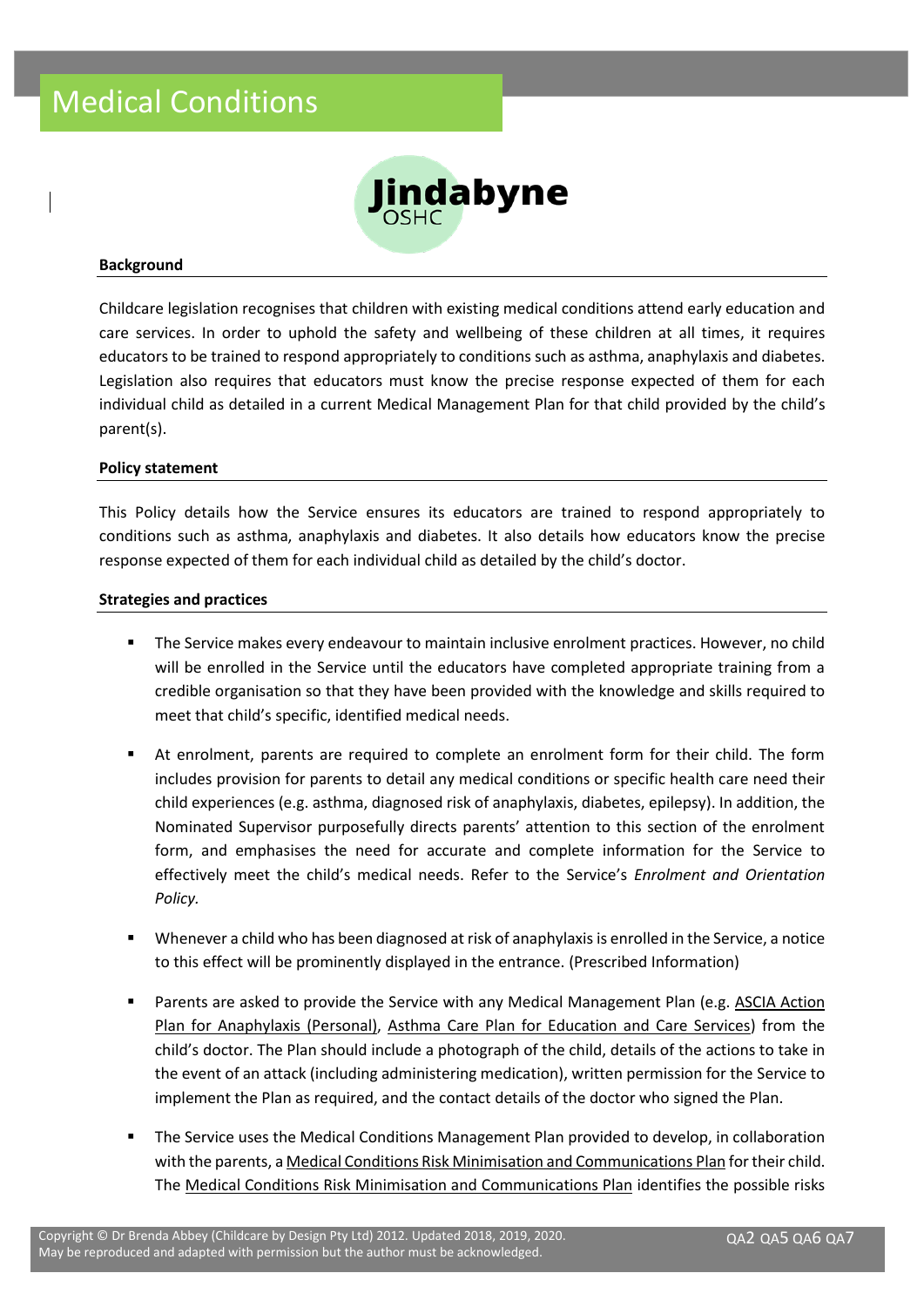to the child's specific condition or health care need while at the Service (e.g. exposure to known allergens) so that those risks can be minimised. Further it ensures communication processes are in place so that, at all times, OSHC educators have the complete, correct and up-to-date information necessary to meet the child's health needs. The Service is guided by templates from recognised authorities such as Anaphylaxis Australia, Asthma Australia, and the Australian Society for Clinical Immunology and Allergy when developing the Medical Conditions Risk Minimisation and Communications Plan.

- The Service requires parents to provide any updates to their child's Medical Management Plan (e.g. at any time the child has been reassessed by the doctor, the child's medication has been altered or discontinued, new photograph), and at other times when the Nominated Supervisor requests updates as agreed in the Medical Conditions Risk Minimisation and Communications Plan.
- A copy of the Medical Management Plan is kept where the child's medication is stored. At Jindabyne OSHC families may choose to keep the child's medication separate if there is already medication in the SMGS first aid room which Jindabyne OSHC have access.
- With parental consent, copies of each child's Medical Management Plan are displayed in strategic places throughout the Service, including food preparation and eating areas. A copy of the Medical Management Plan is taken on any excursion the child attends.
- All parents a when they enrol their child are asked if their child has a medical condition. If so they are given a copy of our medical conditions policy. In addition, if the parents have advised that their child has a specific health care need, the Nominated Supervisor discusses the Policy in detail with them, and gives them the opportunity to ask any questions necessary to ensure they understand the Policy.
- All medical details held by the Service are kept confidential. Refer to the Service's *Privacy and Confidentiality Policy*.
- The Service takes every precaution to ensure that no child who has been prescribed medication in relation to a specific health care need, allergy or relevant medical condition attends the Service without that medication.
- As stated on the Administration of Medication Policy, medication may be administered to a child without authorisation in the case of anaphylaxis or asthma emergency. When medication has been administered, the Nominated Supervisor ensures that the child's parent(s) and emergency services are notified as soon as practicable. If the child is under a Medical Management Plan, the parent will also be advised to consult their doctor with a view to updating that Plan.
- Whenever a child diagnosed as at risk of anaphylaxis is enrolled in the Service, a notice is displayed prominently of the Service stating that a child diagnosed at risk of anaphylaxis is being cared for or educated at the Service.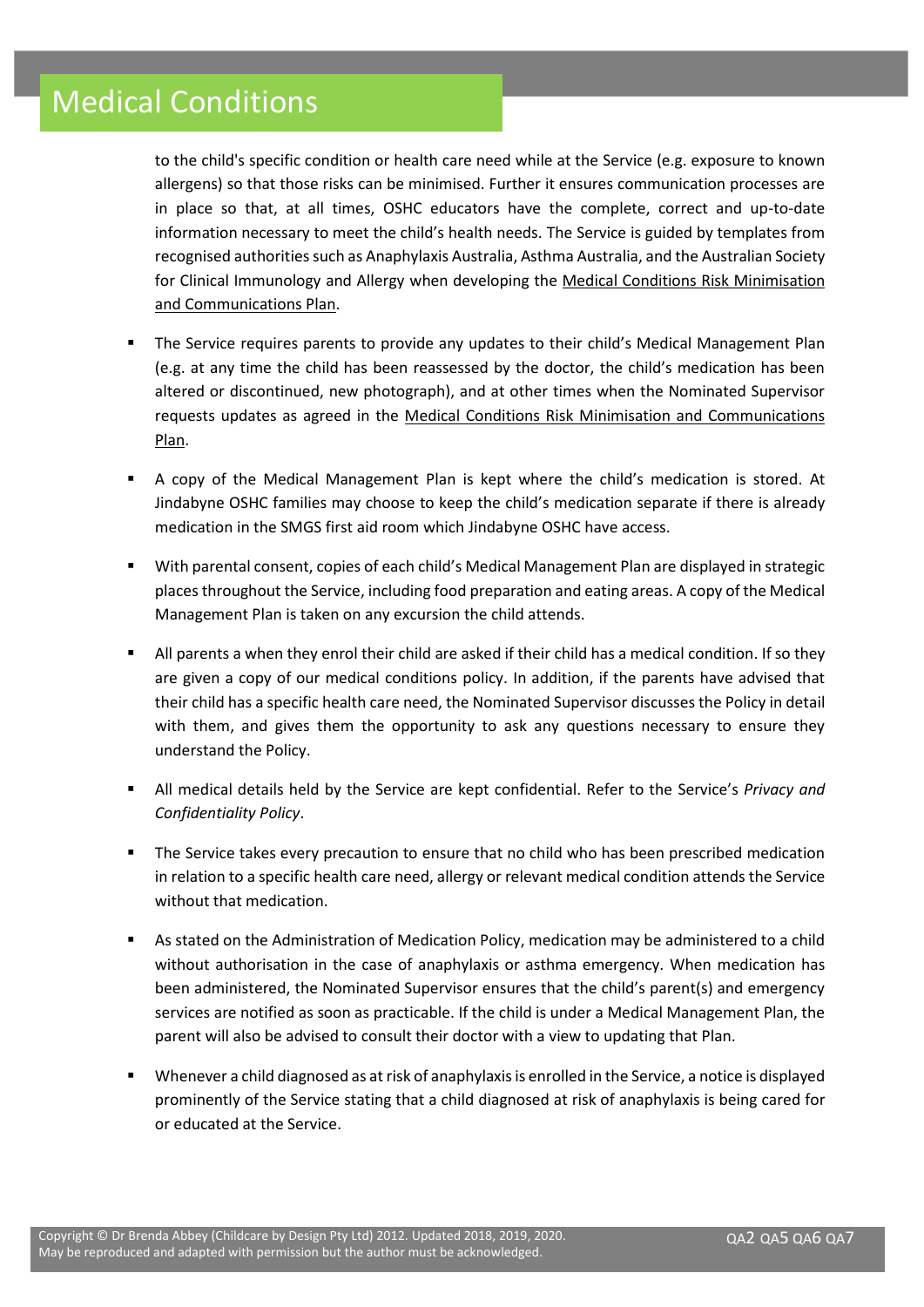- The Nominated Supervisor communicates the specific health needs of each child to all staff/ educators and shows them where copies of the Medical Management Plan and any medication for the child are kept. They are given the opportunity to ask questions to clarify that they fully understand the child's medical needs and their responsibilities attending to those needs, particularly the importance of strictly adhering to the Medical Management Plan. The Nominated Supervisor ensures that any updates are promptly conveyed to all staff/educators.
- The Nominated Supervisor provides all students and volunteers with an orientation before they commence at the Service. The orientation includes information about specific health care needs, where Medical Management Plans are displayed, and where the children's medication is kept. The Nominated Supervisor stresses the importance of students and volunteers alerting Service educators immediately if they have any concerns regarding the health and wellbeing of any child.
- The Nominated Supervisor will ensure that any Medical Management Plan provided for a child diagnosed with diabetes specifies whether the child has Type 1 or Type 2 diabetes, and provides explicit directions on how to meet the child's medical needs such as variations in glucose levels (e.g. fast acting sugar foods followed by food with complex carbohydrates, fat, and protein). A Plan similar and equal to the Early Childhood Education and Care Setting (Twice daily injections) Diabetes Action Plan 2018 is expected. Parents will be required to provide all hypo treatment foods packaged in serve size bags or containers.
- The contact numbers of emergency Service are displayed beside all telephone outlets in the Service.
- All autoinjectors and asthma medication are stored readily accessible to all staff (including relief staff), but inaccessible to children. Refer to the Service's *Administration of Medication Policy*.
- First Aid kits are located where educators can readily access them in an emergency. Refer to the Service's *Incident, Injury, Trauma and Illness Policy*.
- Educators ensure that tables and bench tops are cleaned effectively before and after the children eat. When the food is delivered to the rooms, educators ensure the child at risk of anaphylaxis only eats food that has been prepared according to the parents' instructions which have been detailed on an Individual Child's Medical Conditions Placement.
- Educators intentionally teach children about food allergies, and especially encourage them to understand, accept and include children with allergies. They also explain why it is important not to share food.
- At enrolment, parents are informed of the brand and contents of the sun protection cream used in the Service. Parents provide their own alternatives as they wish.
- The Service maintains an up-to-date record of the First Aid and CPR status of all educators, together with their anaphylaxis and asthma management training. The required number of educators with these qualifications and positioned near children meet regulatory requirements at all times, including on excursions.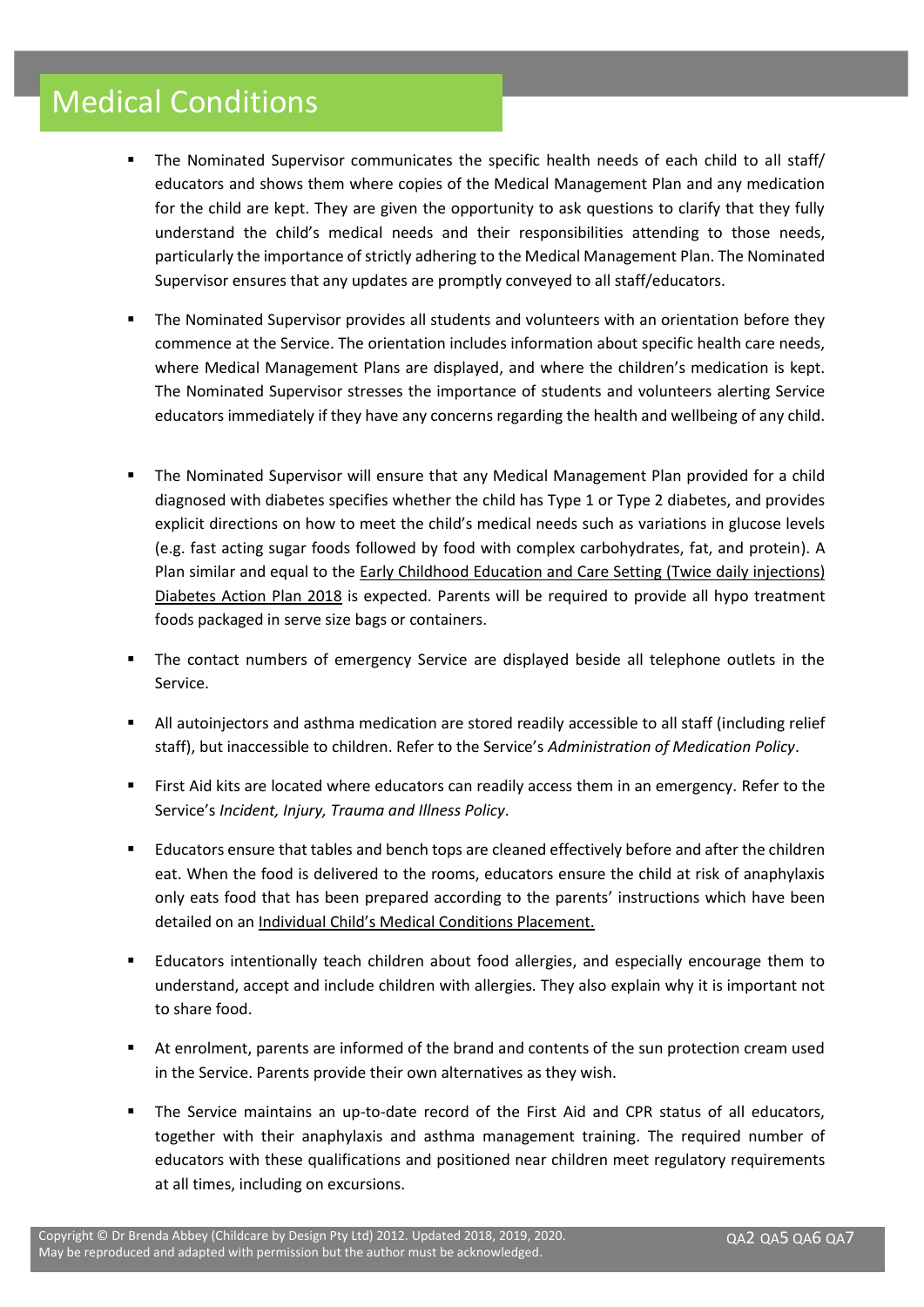- **■** Educators intentionally teach young children about health and safety. This includes making children aware that they and/or their friends may need to take special care about some matters (e.g. the type of food they eat, the brand of sunscreen they use).
- In the event of an incident relating to a child under a Medical Management Plan, that Plan must be followed explicitly. An Incident, Injury and Trauma Record is to be completed.
- At this time, the Service has no children who administer their own medication. However, should a specific need arise the Service's practices will be adjusted to meet that need.

#### **Responsibilities of parents**

- To inform the Service of any updates to their child's Medical Management Plan.
- To ensure the child's medication is brought to the Service every time the child attends the Service. Unless already available at the service.
- To ensure that their child's specific requirements, such as all hypo treatment foods packaged in serve size bags or containers, are brought to the Service whenever their child attends.

#### **Procedure and forms**

■ Incident, Injury and Trauma Record

#### **Links to other policies**

- Administration of Medication Policy
- Educator Professionalism and Ethics Policy
- **Enrolment and Orientation Policy**
- Food Preparation, Storage and Handling Policy
- Incident, Injury, Trauma and Illness Policy
- Nutrition, Food and Beverage Policy
- Students, Volunteers and Visitors Policy

#### **Links Education and Care Service National Regulations 2011, National Quality Standard 2011**

| Regs | 85 | Incident, injury, trauma and illness policies and procedures           |  |  |  |
|------|----|------------------------------------------------------------------------|--|--|--|
|      | 86 | Notification to parents of incident, injury, trauma and illness        |  |  |  |
|      | 87 | Incident, injury, trauma and illness record                            |  |  |  |
|      | 89 | First aid kits                                                         |  |  |  |
|      | 90 | Medical conditions policy                                              |  |  |  |
|      | 91 | Medical conditions policy provided to parents                          |  |  |  |
|      | 92 | Medication record                                                      |  |  |  |
|      | 93 | Administration of medication                                           |  |  |  |
|      | 94 | Exception to authorisation requirement—anaphylaxis or asthma emergency |  |  |  |
|      | 95 | Procedure for administration of medication                             |  |  |  |
|      | 96 | Self-administration of medication                                      |  |  |  |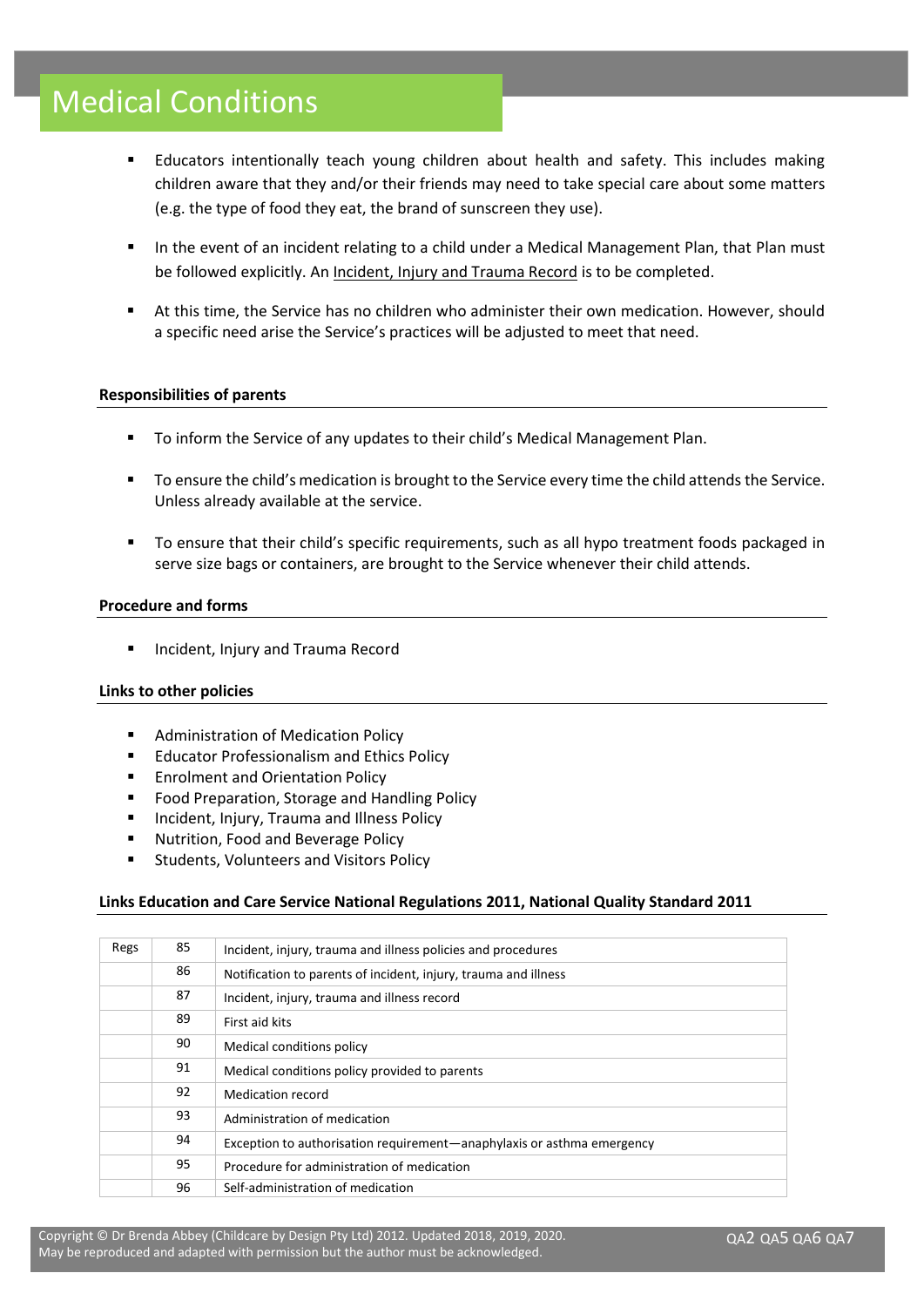| 136 | First aid qualifications                                      |
|-----|---------------------------------------------------------------|
| 168 | Education and care services must have policies and procedures |
| 173 | Prescribed information to be displayed                        |
| 176 | Time to notify certain information to Regulatory Authority    |
| 246 | Anaphylaxis training                                          |
| 247 | Asthma management training                                    |
|     |                                                               |

| QA | 2.1.1 | Each child's wellbeing and comfort is provided for, including appropriate opportunities to meet<br>each child's need for sleep, rest and relaxation |
|----|-------|-----------------------------------------------------------------------------------------------------------------------------------------------------|
|    | 2.1.2 | Effective illness and injury management and hygiene practices are promoted and implemented                                                          |
|    | 2.1.3 | Healthy eating and physical activity are promoted and appropriate for each child                                                                    |
|    | 2.2.1 | At all times, reasonable precautions and adequate supervision ensure children are protected<br>from harm and hazard                                 |
|    | 2.2.2 | Plans to effectively manage incidents and emergencies are developed in consultation with<br>relevant authorities, practised and implemented         |

#### **Sources**

- Asthma Australia. Asthma Basic Facts 2020. [https://asthma.org.au/wp](https://asthma.org.au/wp-content/uploads/2020/05/AABF2020-Asthma-Basic-Facts-DL_v6_digital.pdf)[content/uploads/2020/05/AABF2020-Asthma-Basic-Facts-DL\\_v6\\_digital.pdf](https://asthma.org.au/wp-content/uploads/2020/05/AABF2020-Asthma-Basic-Facts-DL_v6_digital.pdf) accessed 30 December 2020
- Asthma Australia. *Asthma Care Plan for Education and Care Services*. https://asthma.org.au/wpcontent/uploads/About\_Asthma/Schools/AACPED2018-Care-Plan-for-Schools-A4\_2019.pdf accessed 30 December 2020
- Australian Society of Clinical Immunology and Allergy. *Fact Sheet for Parents - Anaphylaxis - in English and Other Languages.* [https://www.allergy.org.au/hp/anaphylaxis/fact-sheet-for](https://www.allergy.org.au/hp/anaphylaxis/fact-sheet-for-parents-anaphylaxis)[parents-anaphylaxis](https://www.allergy.org.au/hp/anaphylaxis/fact-sheet-for-parents-anaphylaxis) accessed 30 December 2020
- Australian Society for Clinical Immunology and Allergy. (n.d.). *ASIA Action plan for anaphylaxis*. [http://www.allergy.org.au/health-professionals/anaphylaxis-resources/ascia-action-plan-for](http://www.allergy.org.au/health-professionals/anaphylaxis-resources/ascia-action-plan-for-anaphylaxis)[anaphylaxis a](http://www.allergy.org.au/health-professionals/anaphylaxis-resources/ascia-action-plan-for-anaphylaxis)ccessed 30 December 2020
- Diabetes Australia. *Government support for diabetes management plans for children in school and preschool*[. https://www.diabetesaustralia.com.au/news/13852?type=articles](https://www.diabetesaustralia.com.au/news/13852?type=articles) accessed 30 December 20202
- Diabetes Tasmania. *Early Education and Care Setting. Twice Daily Injections. Diabetes Action Plan 2018*. [https://www.diabetestas.org.au/Portals/0/2018%20TAS%20Action%20Plan%20TDI%20ECEC.pdf](https://www.diabetestas.org.au/Portals/0/2018%20TAS%20Action%20Plan%20TDI%20ECEC.pdf?ver=2018-02-05-144532-173)
- [?ver=2018-02-05-144532-173](https://www.diabetestas.org.au/Portals/0/2018%20TAS%20Action%20Plan%20TDI%20ECEC.pdf?ver=2018-02-05-144532-173) accessed 30 December 2020 Education and Care Services National Regulations 2011
- Guide to the National Quality Standard 2011
- National Asthma Council Australia. *Kids' First Aid for Asthma Chart.*  [https://www.nationalasthma.org.au/living-with-asthma/resources/patients-carers/charts/kids](https://www.nationalasthma.org.au/living-with-asthma/resources/patients-carers/charts/kids-first-aid-for-asthma-chart)[first-aid-for-asthma-chart](https://www.nationalasthma.org.au/living-with-asthma/resources/patients-carers/charts/kids-first-aid-for-asthma-chart) accessed 30 December 2020
- National Diabetes Services Scheme. *Understanding Diabetes. Type 1 Factsheet*. [https://www.ndss.com.au/wp-content/uploads/fact-sheets/fact-sheet-understanding-type1](https://www.ndss.com.au/wp-content/uploads/fact-sheets/fact-sheet-understanding-type1-diabetes.pdf) [diabetes.pdf](https://www.ndss.com.au/wp-content/uploads/fact-sheets/fact-sheet-understanding-type1-diabetes.pdf) accessed 30 December 2020
- National Diabetes Services Scheme. *Understanding Diabetes Type 2 Factsheet*. [https://www.ndss.com.au/about-diabetes/resources/find-a-resource/understanding-type-1](https://www.ndss.com.au/about-diabetes/resources/find-a-resource/understanding-type-1-diabetes-fact-sheet/) [diabetes-fact-sheet/](https://www.ndss.com.au/about-diabetes/resources/find-a-resource/understanding-type-1-diabetes-fact-sheet/) accessed 30 December 2020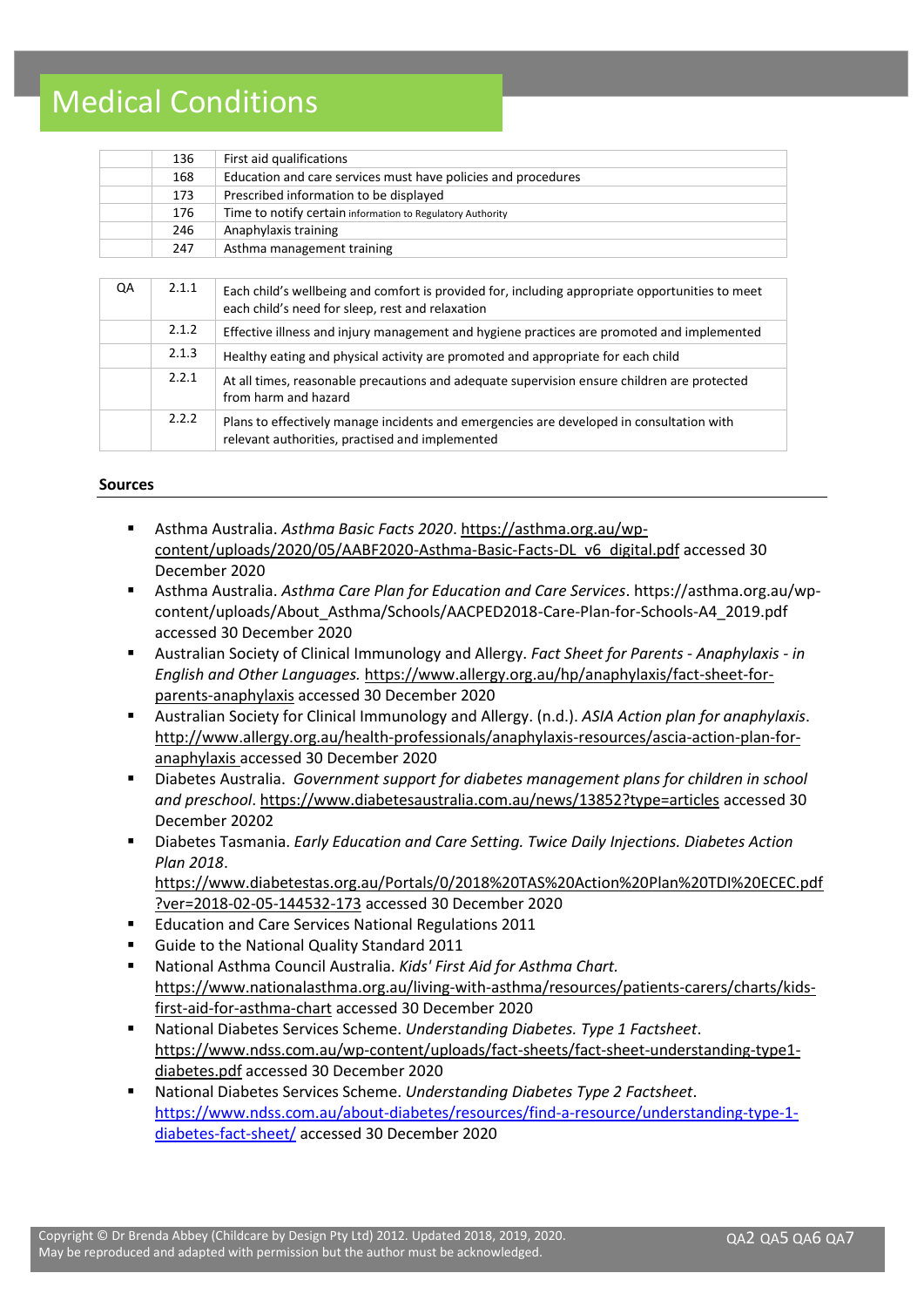**Further reading and useful websites** *(Consistent with the approach of the National Quality Framework, the following references have prioritised efficacy and appropriateness to inform best practice, and legislative compliance over state or territory preferences.)*

- Allergy & Anaphylaxis Australia <http://www.allergyfacts.org.au/> accessed 30 December 2020
- Anaphylaxis Australia. *What is anaphylaxis?* [https://www.allergyfacts.org.au/allergy](https://www.allergyfacts.org.au/allergy-anaphylaxis/what-is-anaphylaxis)[anaphylaxis/what-is-anaphylaxis](https://www.allergyfacts.org.au/allergy-anaphylaxis/what-is-anaphylaxis) accessed 30 December 2020
- Asthma Australia <https://www.asthmaaustralia.org.au/> accessed 30 December 2020
- Asthma Australia. (2019). *Asthma Australia Resources*. <https://www.asthmaaustralia.org.au/qld/about-asthma/resources>accessed 30 December 2020
- Asthma Australia. *Asthma care plan for education and care services.* [https://asthma.org.au/wp](https://asthma.org.au/wp-content/uploads/About_Asthma/Schools/AACPED2018-Care-Plan-for-Schools-A4_2019.pdf)[content/uploads/About\\_Asthma/Schools/AACPED2018-Care-Plan-for-Schools-A4\\_2019.pdf](https://asthma.org.au/wp-content/uploads/About_Asthma/Schools/AACPED2018-Care-Plan-for-Schools-A4_2019.pdf)  accessed 30 December 2020
- Australian Society for Clinical Immunology and Allergy (ASCIA) <http://www.allergy.org.au/> accessed 30 December 2020
- Diabetes Australia. (2017). *Request a Resource*[. https://www.diabetesaustralia.com.au/request](https://www.diabetesaustralia.com.au/request-a-resource%20accessed%2030%20December%202020)[a-resource accessed](https://www.diabetesaustralia.com.au/request-a-resource%20accessed%2030%20December%202020) 30 December 2020
- Diabetes NSW & ACT– <http://diabetesnsw.com.au/> accessed 30 December 2020

### **Policy review**

The Service encourages staff and parents to be actively involved in the annual review of each of its policies and procedures. In addition, the Service will accommodate any new legislative changes as they occur and any issues identified as part the Service's commitment to quality improvement. The Service consults with relevant recognised authorities as part of the annual review to ensure the policy contents are consistent with current research and contemporary views on best practice.

### **Version Control**

| <b>Version</b> | <b>Date Reviewed</b> | <b>Approved By</b>       | <b>Comments/Amendments</b>                                                                                                                                                                                                                                                                                                                        | <b>Next Review Date</b> |
|----------------|----------------------|--------------------------|---------------------------------------------------------------------------------------------------------------------------------------------------------------------------------------------------------------------------------------------------------------------------------------------------------------------------------------------------|-------------------------|
| 1              | 8 January 2018       | Dr Brenda Abbey (Author) | Updated to changed NQF<br>requirements 1 February 2018.<br>Service to modify policies to its<br>specific needs.                                                                                                                                                                                                                                   |                         |
| $\overline{2}$ | 14 January 2019      | Dr Brenda Abbey (Author) | Updated references.                                                                                                                                                                                                                                                                                                                               |                         |
| 3              | 25 January 2020      | Dr Brenda Abbey (Author) | Updated references.                                                                                                                                                                                                                                                                                                                               |                         |
| 4              | 8 August 2020        | Dr Brenda Abbey (Author) | Included Service's intent re<br>enrolling children with identified<br>medical conditions, sign to be<br>displayed Regulation 172(2)(f)(i),<br>additional information about<br>diabetes. Added to and updated<br>references.                                                                                                                       |                         |
| 5              | 14 August 2020       | Dr Brenda Abbey (Author) | Included: information about the<br>asthma, diabetes and anaphylaxis;<br>information regarding the<br>signs/symptoms that a child is<br>having a medical emergency<br>related to their medical condition<br>or the first aid management<br>relating to this (for asthma and<br>anaphylaxis); notice that a child<br>who is diagnosed as at risk of |                         |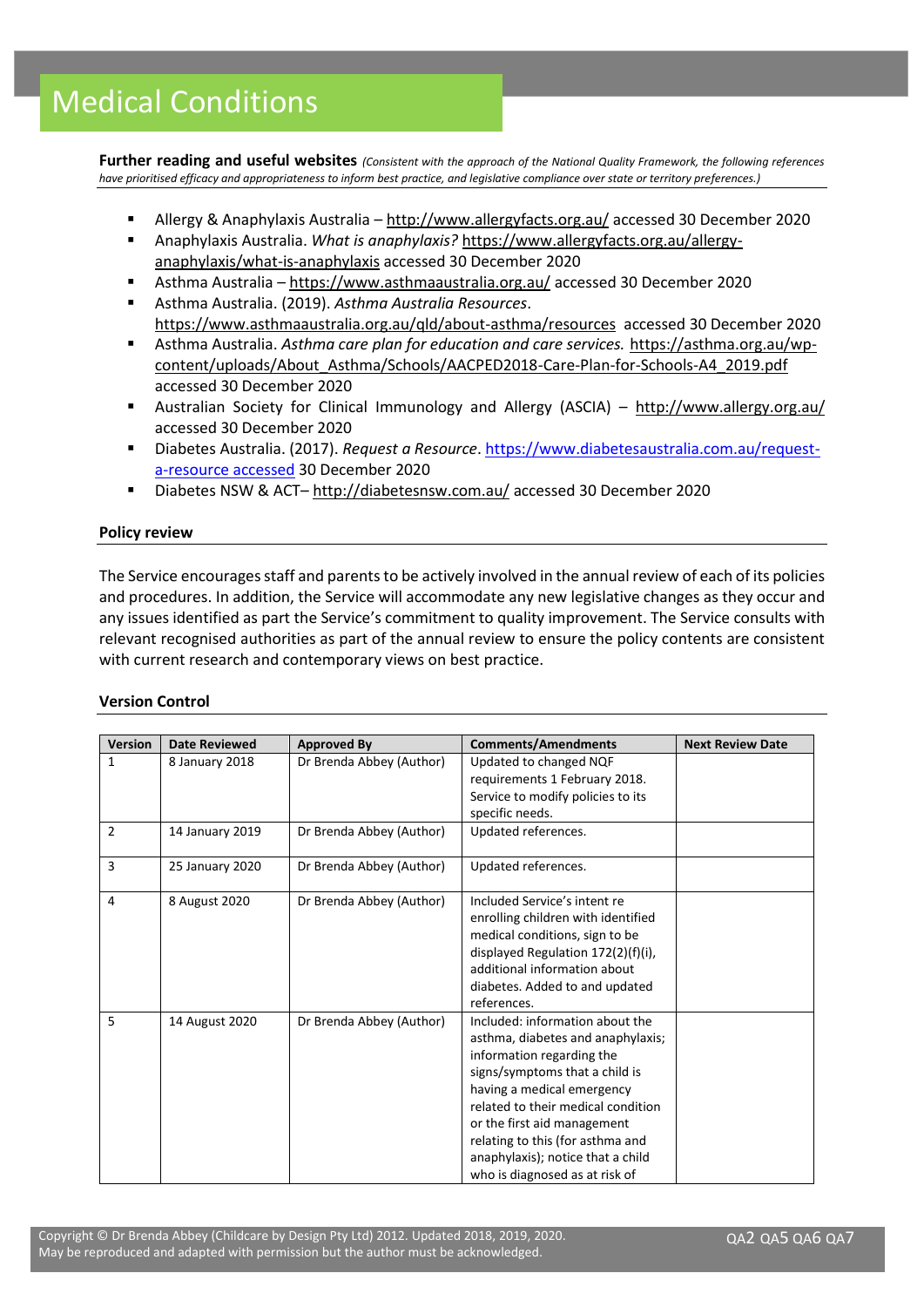|                  |                          | anaphylaxis is enrolled at the |                      |
|------------------|--------------------------|--------------------------------|----------------------|
|                  |                          | service                        |                      |
| 29 November 2020 | Dr Brenda Abbey (Author) | Updated references.            |                      |
| 30 December 2020 | Dr Brenda Abbey (Author) | Updated references.            |                      |
| 1 March 2021     | Kylie Showman            | Added Risk minimisation and    | January 2022 (unless |
|                  |                          | communication plan to policy   | required earlier)    |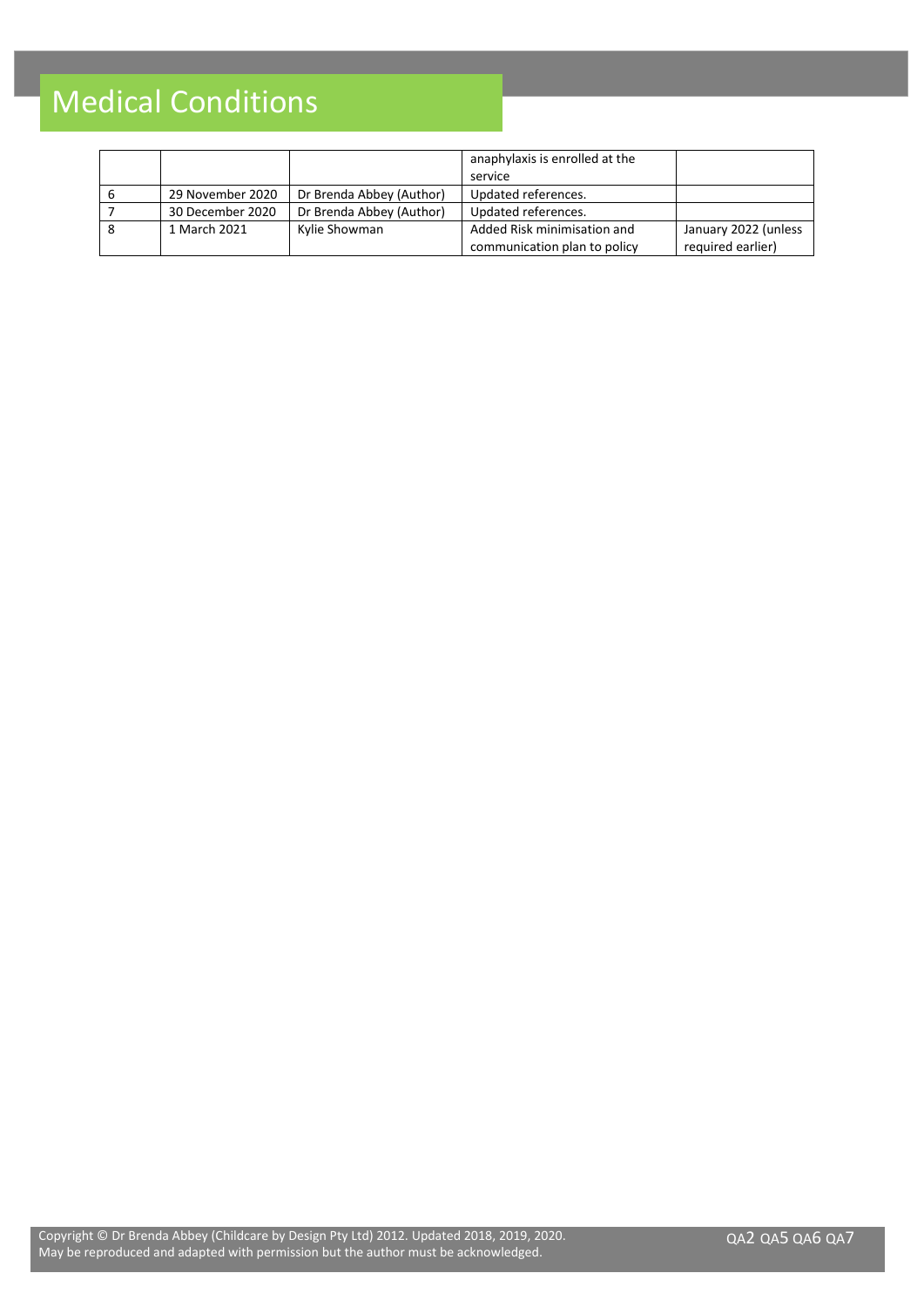## **Medical Conditions Risk Minimisation Plan and Communication Plan**

## **Child's Name**

## **Specific health care need, allergy or diagnosed medical condition:**

#### **Medical risks at the service and how these are minimised:**

- Anaphylaxis, asthma and first aid trained educators are on the premises at all times.
- The medical management plan, risk minimisation plan and medication are accessible to all educators. A copy of the medical management plan and risk minimisation plan will be stored in the child's main classroom, with the child's medication, with the First Aid Kit.
- The child's medication is stored in the first aid cupboard. The child's Auto-Injector/Asthma medication is accessible in the environment where educators are supervising the child (this may be an excursion)
- Service emergency asthma kit is stored in evacuation bag.
- The child's medication will be checked monthly to ensure it is current and has not expired.
- If we have a child with anaphylaxis enrolled at the centre, there is a notification of child at risk of anaphylaxis displayed in the front foyer with other prescribed information.
- The Nominated Supervisor will identify all children with specific health care needs, allergies or diagnosed medical conditions to all new educators, staff, volunteers and students, and ensure they know the location of the child's medical management plan, risk minimisation plan and medication.
- Parents are required to authorise administration of medication on medication record, and educators will complete administration of medication record whenever medication is provided.
- The Nominated Supervisor will notify the parents of any allergens that pose a risk to the child.
- The service will display the child's picture, first name, medication held, and brief description of allergy/condition on a poster in all children's rooms and prominent places to alert all staff, volunteers and students. It is necessary to get parents approval for this or the information must be displayed so it is not visible to other families and visitors to protect the child's privacy.

**The triggers for the child's health care need, allergy or medical condition are:** *(List triggers using medical management plan and information from parent):*

### **What educators, staff and volunteers will do to minimise effect of triggers:**

*(This must be written in response to known allergens or child's health care needs. Service may have a separate section for kitchen staff if child has an allergy to a food.)*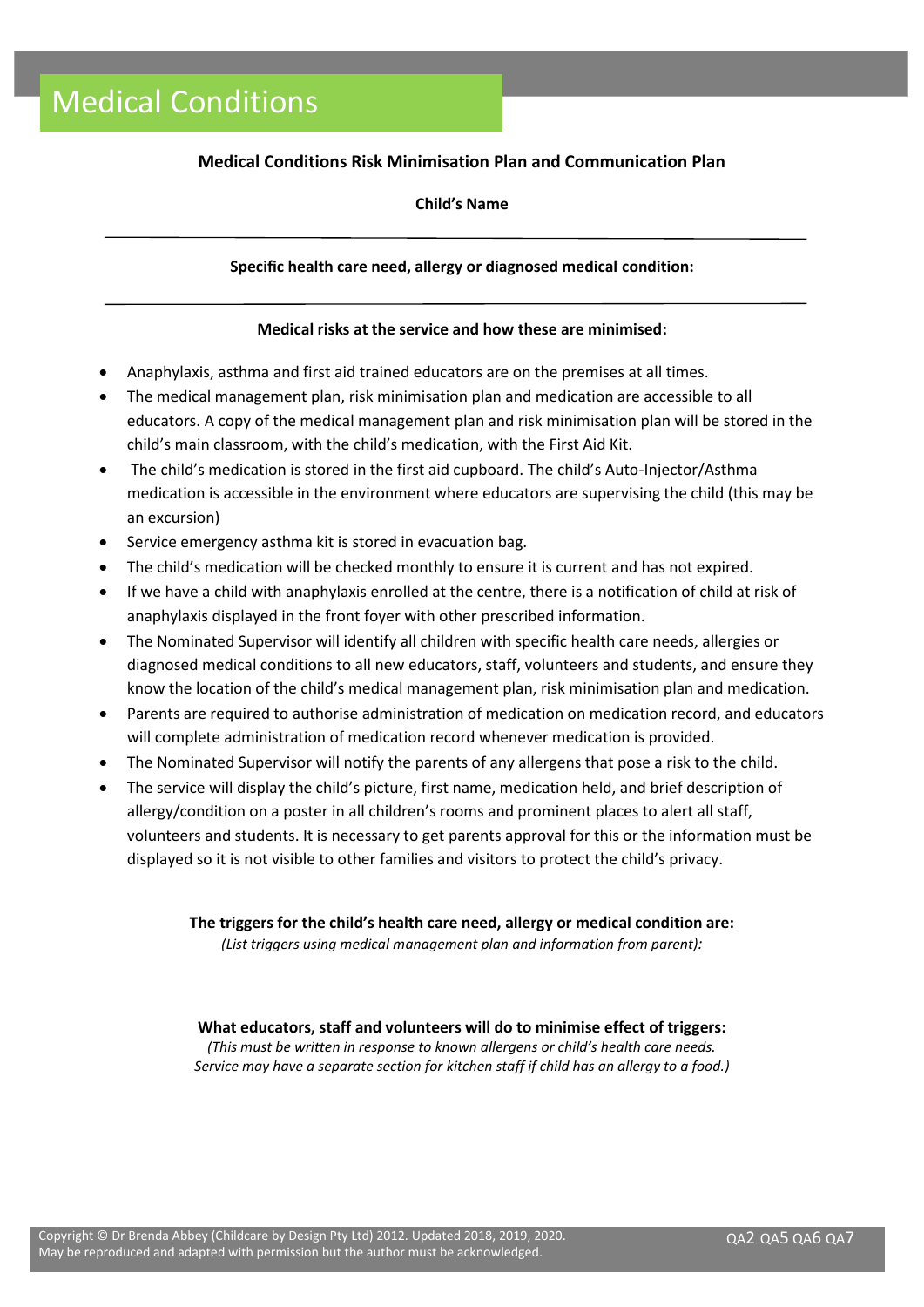## **Medical Communication Plan**

### **Educators:**

- will complete an Incident, Injury, Trauma and Illness form and advise you when your child requires medication where this has not previously been authorised (for a specific day or time).
- may enquire about the child's health to check if there have been any changes in their condition or treatment
- advise parents if child's medication needs to be replenished.

## **The Nominated Supervisor will:**

- advise all new educators, staff, volunteers and students about the location of the child's medical management plan, risk minimisation plan and medication as part of their induction
- review the child's medical management plan, risk minimisation plan and medication regularly at staff meetings, and seek feedback from educators about any issues or concerns they may have in relation to the child's medical condition
- regularly remind parents of children with health care needs, allergies or diagnosed medical conditions to update their child's medical management plan, risk minimisation information and medication information through emails and verbal communication.
- update a child's enrolment and medical information as soon as possible after parents update the information.

### **Parents will:**

- Give advice to the Nominated Supervisor of changes in the medical management plan or medication via email as soon as possible after the change, and immediately provide an updated medical management plan, medication and medication authorisation (if relevant)
- provide an updated medical management plan annually, whenever it is updated or prior to expiry
- provide details annually in enrolment documentation of any medical condition
- advise educators verbally or in writing on arrival of symptoms requiring administration of medication in the past 48 hours and the cause of the symptoms if known
- ensure the service has adequate supplies of the child's medication.

A copy of the Medical Conditions Policy is attached.

I/we agree to these arrangements, including the display of our child's picture, first name, medication held and location, and brief description of allergy/condition on a poster in all children's rooms and prominent places to alert all staff, volunteers and students.

Parent/s signature

Nominated Supervisor **Nominated** Supervisor

Date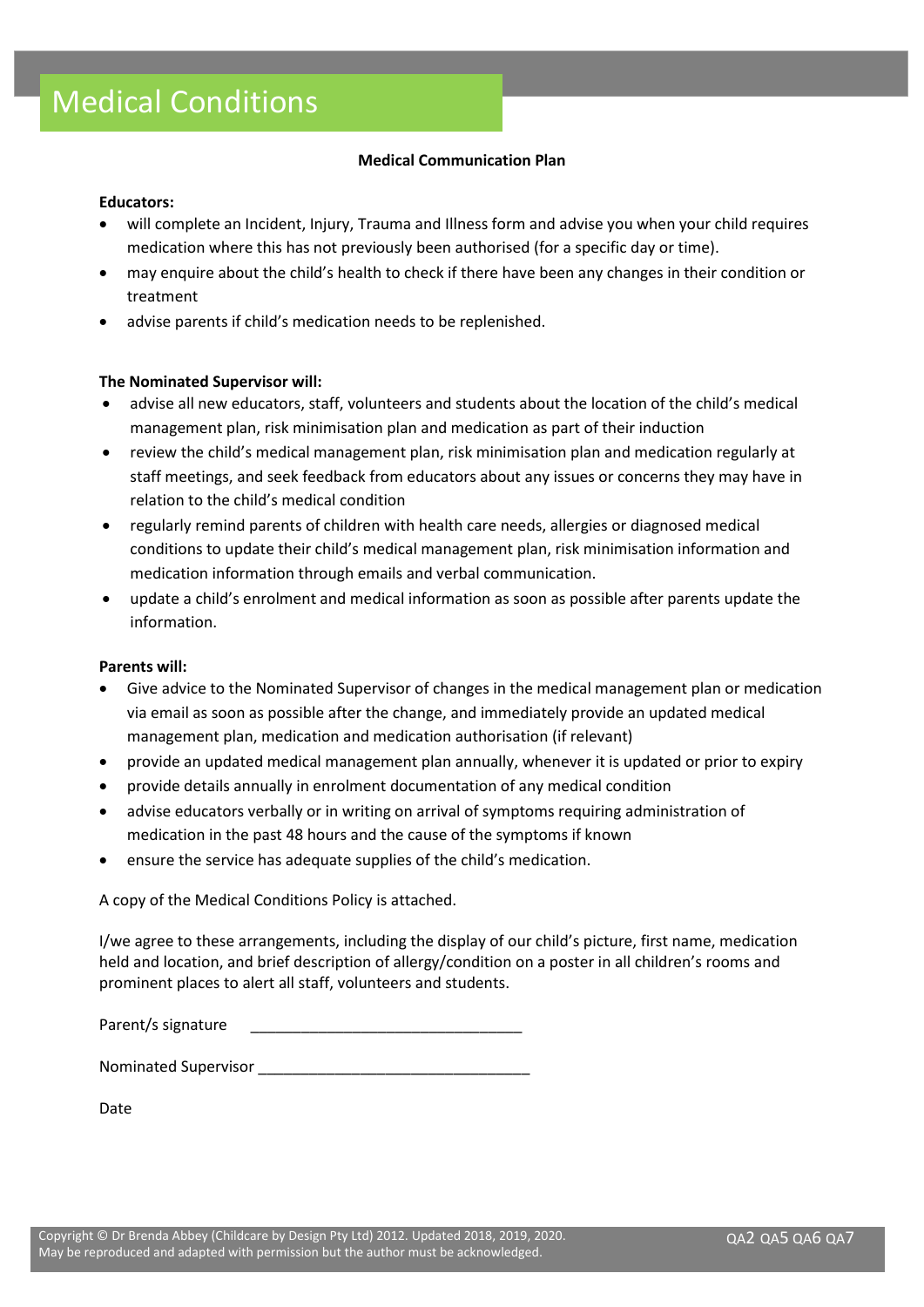| <b>Communication</b> | Date | <b>Educator Signature</b> | <b>Parent Signature</b> |
|----------------------|------|---------------------------|-------------------------|
|                      |      |                           |                         |
|                      |      |                           |                         |
|                      |      |                           |                         |
|                      |      |                           |                         |
|                      |      |                           |                         |
|                      |      |                           |                         |
|                      |      |                           |                         |
|                      |      |                           |                         |
|                      |      |                           |                         |
|                      |      |                           |                         |
|                      |      |                           |                         |
|                      |      |                           |                         |
|                      |      |                           |                         |
|                      |      |                           |                         |
|                      |      |                           |                         |
|                      |      |                           |                         |
|                      |      |                           |                         |
|                      |      |                           |                         |
|                      |      |                           |                         |
|                      |      |                           |                         |
|                      |      |                           |                         |
|                      |      |                           |                         |
|                      |      |                           |                         |

Copyright © Dr Brenda Abbey (Childcare by Design Pty Ltd) 2012. Updated 2018, 2019, 2020. May be reproduced and adapted with permission but the author must be acknowledged.